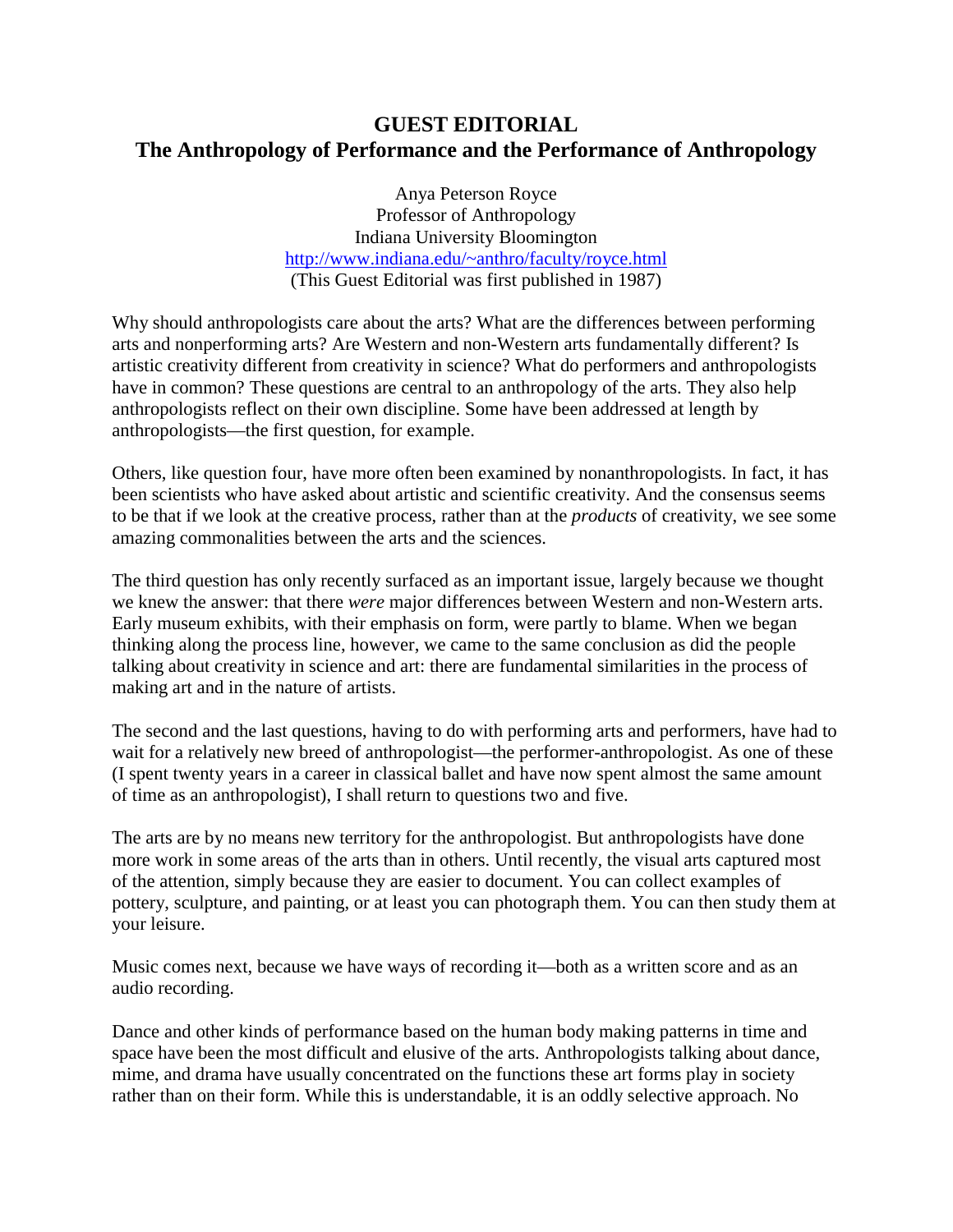anthropologist who wants to retain his or her standing in the club would dream of looking only at the functions of kinship while ignoring the form—that is, terminology, forms of address, and so forth. But kinship has long been an acknowledged mainstay of anthropology, whereas dance has not. All introductory courses talk about kinship; all field methods courses teach you how to collect genealogies and to record kin terms. Dance and other performing arts have been the poor relations in comparison. A contributing factor to their second-class status was the feeling that, while anyone can describe the form of a pot or cross-cousin marriage, to do the same for dance takes a specialist. I do not want to argue about the merits of this statement, but a reason for increased attention to both the form and the function of the performing arts must surely be that we now have anthropologists who have been or are performers. The number of performers-turned-anthropologists is growing all the time, and as a result we see more and more studies of the performing arts.

Some of us have also begun to examine the differences and similarities between the performing and nonperforming arts. I have long suspected that much of our theory in the anthropology of the arts comes from the studies done of nonperforming arts without asking whether it is applicable to performing arts.

One major difference between performing and nonperforming arts is their context. The visual arts and literature are created by individuals working in their own time and space. The performing arts exist only in performance. What happens in that arena is a unique occurrence created by the coming together of performers and audience. The context of communication changes with every performance, and performers must create their art anew each time.

In performance, the response is immediate and continuous. Performers know where an audience is throughout a performance, and certainly know at the end whether they have been judged successful by the audience. Painters, sculptors, and writers spend long, solitary days and months creating a piece, and then wait often an equally long time for a response to their work.

Out of this difference comes the issue of revision. There is no possibility for revision in the performance context. Nonperforming artists revise all throughout the process of creating their work. What is revision for them is similar to practice and preparation for the performer. However, no matter how much you practice in advance, in a performance there are still factors that you have no control over but that affect your performance: the audience, fellow performers, the condition of the performance space, your instrument. None of these factors affect the products of nonperforming artists who can, ultimately, choose *when* to display their work to the public.

Another difference concerns the nature of creativity. Performers are the medium through which audiences understand and appreciate works composed by others. This is not a mechanical act of reproduction, nor is it passive. Nor does it involve less creativity. But it is different. In the works of a great musician, Pablo Casals, it is a recreating process with no set rules.

One is not a slave to the text, which can represent only a small part of what the composer, choreographer, or writer intended, nor should one's own personality dominate. The interpretation must be a synthesis of the creators' intentions and the performers' skill, style, and ideas. Even